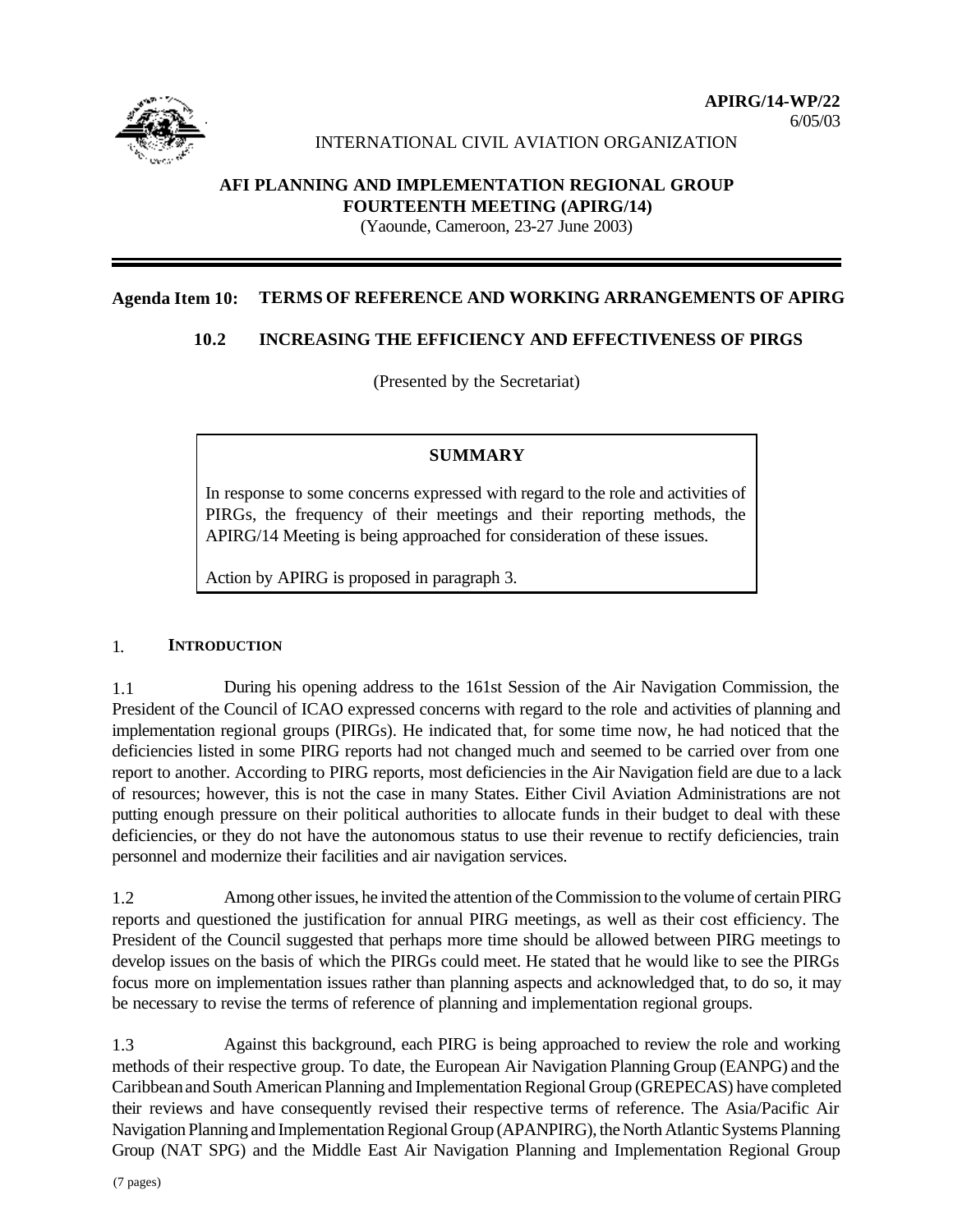(MIDANPIRG) will be presented, during their upcoming meetings, with a similar working paper to ascertain their view point.

# 2. **DISCUSSION**

## 2.1 **PIRG reports**

2.1.1 Initial analyses of the volume of PIRG reports indicated that the reports of the EANPG and the NAT SPG are comprised of a summary of discussions that highlights the conclusions and decisions of the meeting. The entire report does not exceed 35 to 40 pages. The reports of APANPIRG, GREPECAS, MIDANPIRG and APIRG meetings, on the other hand, are quite voluminous (as many as 250 to 300 pages) as they contain not only a summary of the meeting but also appendices and guidance material.

2.1.2 During its recent review of the GREPECAS/11 Report, the Air Navigation Commission noted that GREPECAS had provided the rationale that the report was intended to be a stand-alone document without a need for cross-references. The value of GREPECAS reports was seen particularly from the State's perspective. Furthermore, it should be borne in mind that reports of GREPECAS meetings had been developed essentially to serve the needs of States and that the present format and style appeared, generally, to meet their requirements. However, for the purpose of its review, the Commission received from the Secretariat, as a test case, a condensed format of the GREPECAS/11 Report; it contained a summary of the meeting along with specific appendices related to deficiencies and those requiring action by the Council and the Commission. The Commission, after consideration of this condensed format of the report, agreed that the complete report would be more valuable and better appreciated. Consequently the Commission requested the Secretariat to continue to provide, for the consideration of organizational bodies at Headquarters, the complete report of GREPECAS and other PIRG meetings (i.e. APANPIRG, APIRG and MIDANPIRG) that will contain all the appendices and related guidance material.

# 2.2 **Terms of reference**

2.2.1 Demands on the PIRGs have been changing; they have adopted a wider range of responsibilities and expanded their role and activities in the regional planning process. The Thirty-Third Session of the ICAO Assembly, through its Resolution A33-14, Appendix K, resolved that regional plans shall be revised when it becomes apparent that they are no longer consistent with current and foreseen requirements. In light of this, the objective of regional air navigation (RAN) meetings is to prepare, amend or supplement a regional plan for facilities, services and procedures that should be adequate for at least the next five years. In practice, however, the RAN meetings are held about every ten years. More recently, and in light of experience gained with the air navigation planning groups, ICAO has determined that regional air navigation planning groups are a better mechanism for the management of regional plans than the traditional regional air navigation meetings, which tend to be held infrequently. Consequently, regional air navigation plans are continuously updated by means of periodic reviews undertaken by the PIRGs, thus increasing the role and responsibility of PIRGs with regard to the management of regional plans. However, it should be kept in mind that PIRGs do not represent all the States in the region.

2.2.2 It is therefore necessary to revisit the terms of reference of PIRGs and suggest relevant changes as appropriate. The proposed changes to the terms of reference are indicated at the appendix hereto using redline/strikeout. They: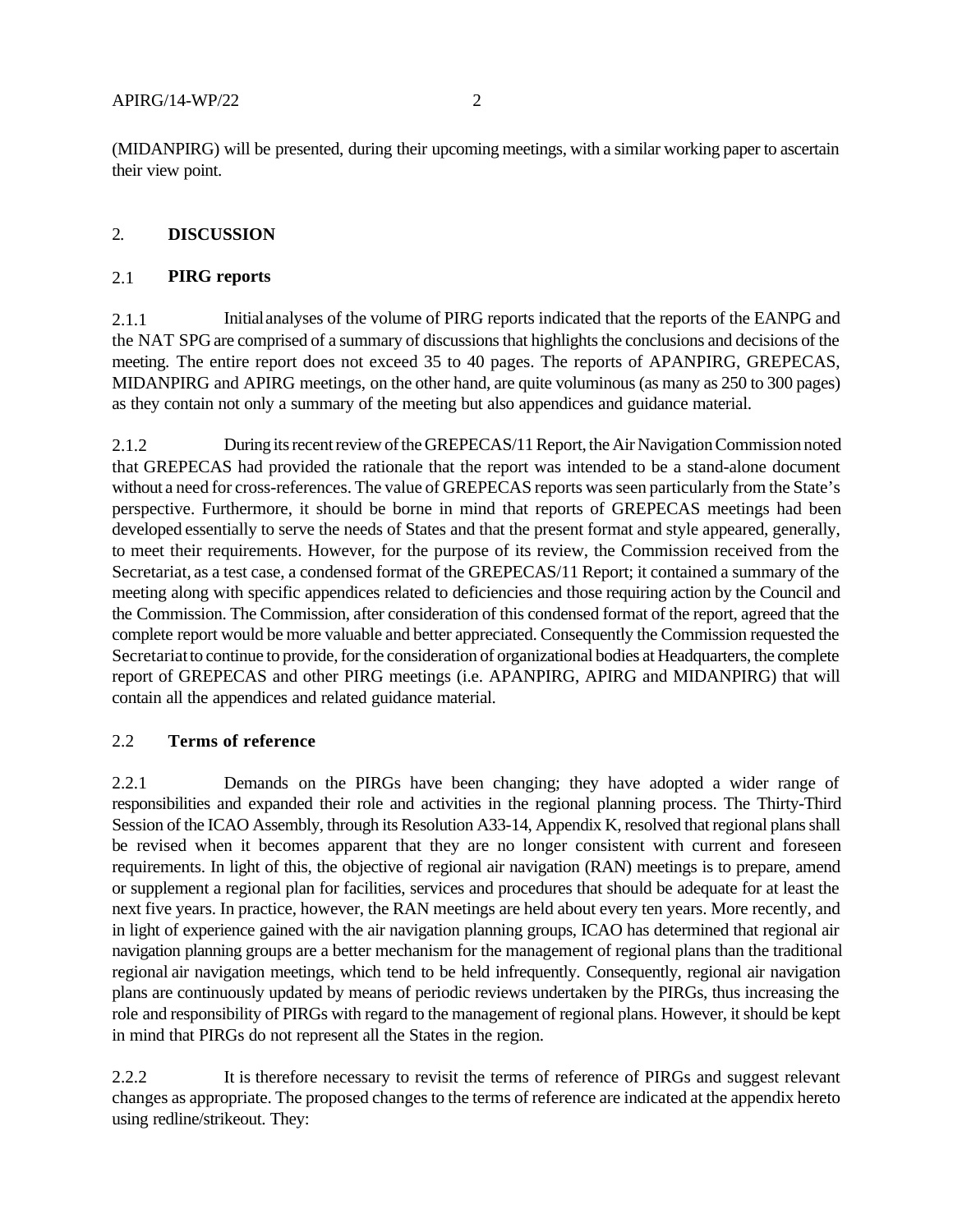- a) take into account the need for proper balance between planning and implementation;
- b) further enhance the effectiveness of PIRGs in rectifying the deficiencies of air navigation systems; and
- c) provide an expanded role for air transport activities, including aviation security (AVSEC).

2.2.3 ICAO's role and that of the various PIRGs must be seen in the context of the expanding, corporatized environment of air navigation service provision and the increasing trend to separate the State regulatory function from that of service provision — be it airlines, airports or air navigation services. Safety and security constitute issues of prime importance for all concerned. It should be noted that Contracting States, regardless of the status of their civil aviation administrations, remain ultimately responsible for the provision of air navigation services and for the safety and security of civil aviation. To this end, the representation of States at PIRG meetings by designated officials should reflect not only regulatory organizations, such as the Director General of Civil Aviation, but also service providers, such as autonomous entities, to ensure a balance between operational/commercial issues and regulatory/sovereignty issues. This aspect is also captured within the framework of the revised draft terms of reference as shown in the appendix hereto.

#### 2.3 **Periodicity and duration of PIRG meetings**

2.3.1 It may be noted that, while the EANPG and NAT SPG meet annually for four and three days respectively, APANPIRG, GREPECAS, and MIDANPIRG each meet annually for five days. APIRG, however, meets approximately every 18 months for five days. To be more cost-efficient, PIRGs should call meetings only when it is absolutely necessary and in the interest of the region. PIRG meetings are costly, particularly when more than one language is used. With this in mind, the duration should be based on the respective agendas and not be fixed as such.

2.3.2 In relation to the justification for periodicity and duration of PIRG meetings, criteria need to be established, taking into account the additional responsibilities delegated from RAN meetings to PIRGs, the need to allow enough time for the regional developments between PIRG meetings and the need to conduct activities in the most cost-effective manner with a minimum of formality and documentation. These issues have been addressed in the attached revised terms of reference.

— — — — — — — —

### 3. **ACTION BY APIRG**

- 3.1 The meeting is invited to:
	- a) note the information contained in this paper; and
	- b) review and, where necessary, propose amendments to the revised draft terms of reference of APIRG at the appendix hereto, for subsequent consideration by the Air Navigation Commission and Council.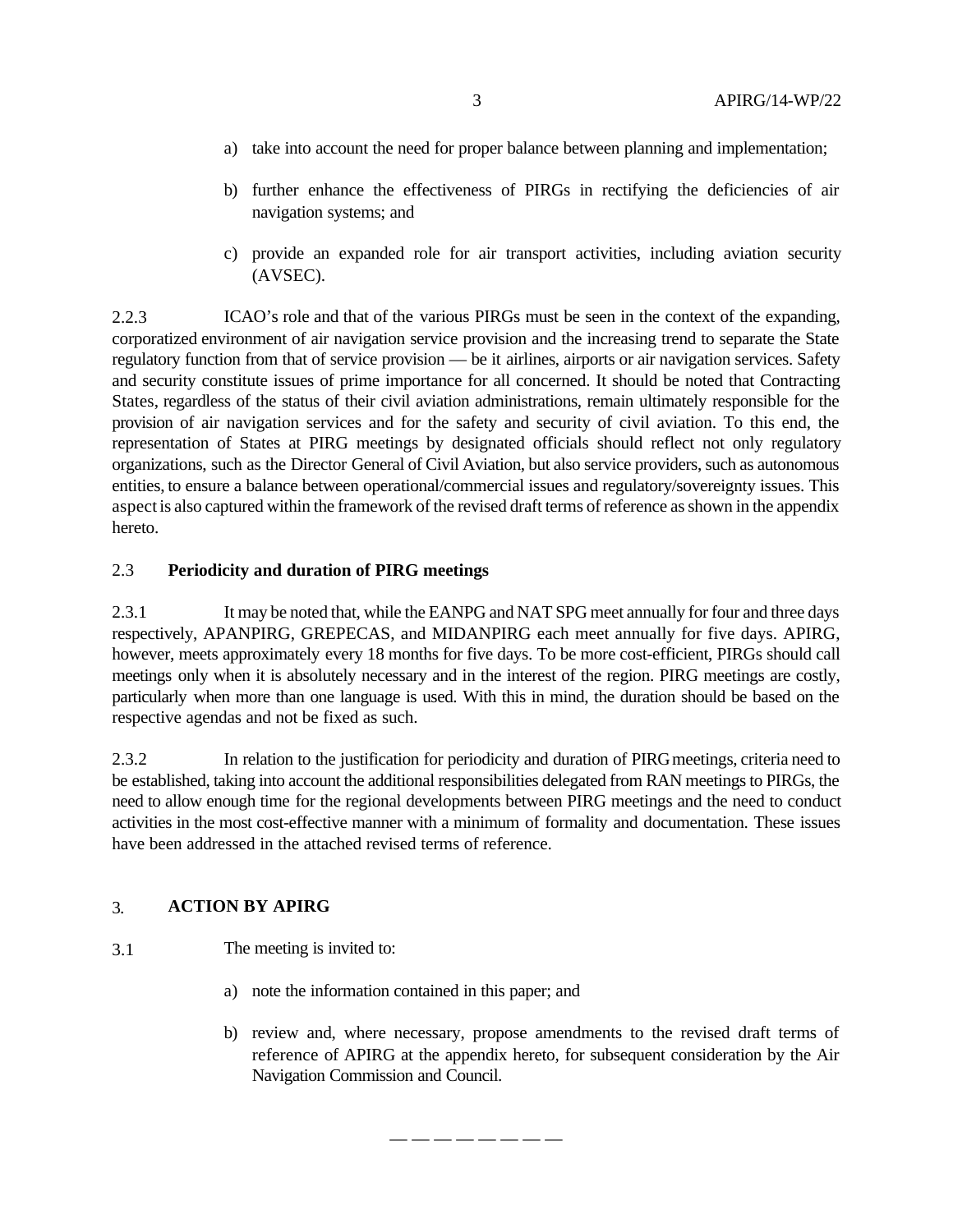## **APPENDIX**

## **REVISED TERMS OF REFERENCE FOR THE AFRICA-INDIAN OCEAN REGIONAL PLANNING AND IMPLEMENTATION GROUP (APIRG)**

- 1. The terms of reference of the group are:
	- a) continuous and coherent development of the AFI Air Navigation Plan and other relevant regional documentation in a manner that is harmonized with adjacent regions, consistent with ICAO SARPs and reflecting global requirements;
	- b) facilitate the implementation of air navigation systems and services as identified in the AFI air navigation plan with due observance to the primacy of air safety and security; and .
	- c) identification and addressing of specific deficiencies in the air navigation field.
- 2. In order to meet the terms of reference, the group shall:
	- a) review, and propose when necessary, the target dates for implementation of facilities, services and procedures to ensure the coordinated development of the Air Navigation System in the AFI Region;
	- b) assist the ICAO Regional Offices providing services in the AFI Region in their assisted task of fostering implementation of the AFI Regional Air Navigation Plan;
	- c) in line with the Global Aviation Safety Plan (GASP), ensure the conduct of any necessary systems performance monitoring, identify specific deficiencies in the Air Navigation field, especially in the context of safety and security, and propose corrective action;
	- d) ensure the development and implementation of an action plan by States to resolve identified deficiencies, where necessary;
	- e) promote, support and facilitate the regional implementation of AVSEC provisions;
	- f) develop amendment proposals for the update of the AFI Air Navigation Plan necessary to satisfy any changes in the requirements, thus removing the need for regular regional air navigation meetings;
	- g) monitor implementation of air navigation facilities and services and where necessary, ensure interregional harmonization, taking due account of cost/benefit analysis, business case development, environmental benefits and financing issues;
	- h) examine human resource planning and training issues and ensure that the human resource development capabilities in the region are compatible with the AFI Regional Air Navigation Plan;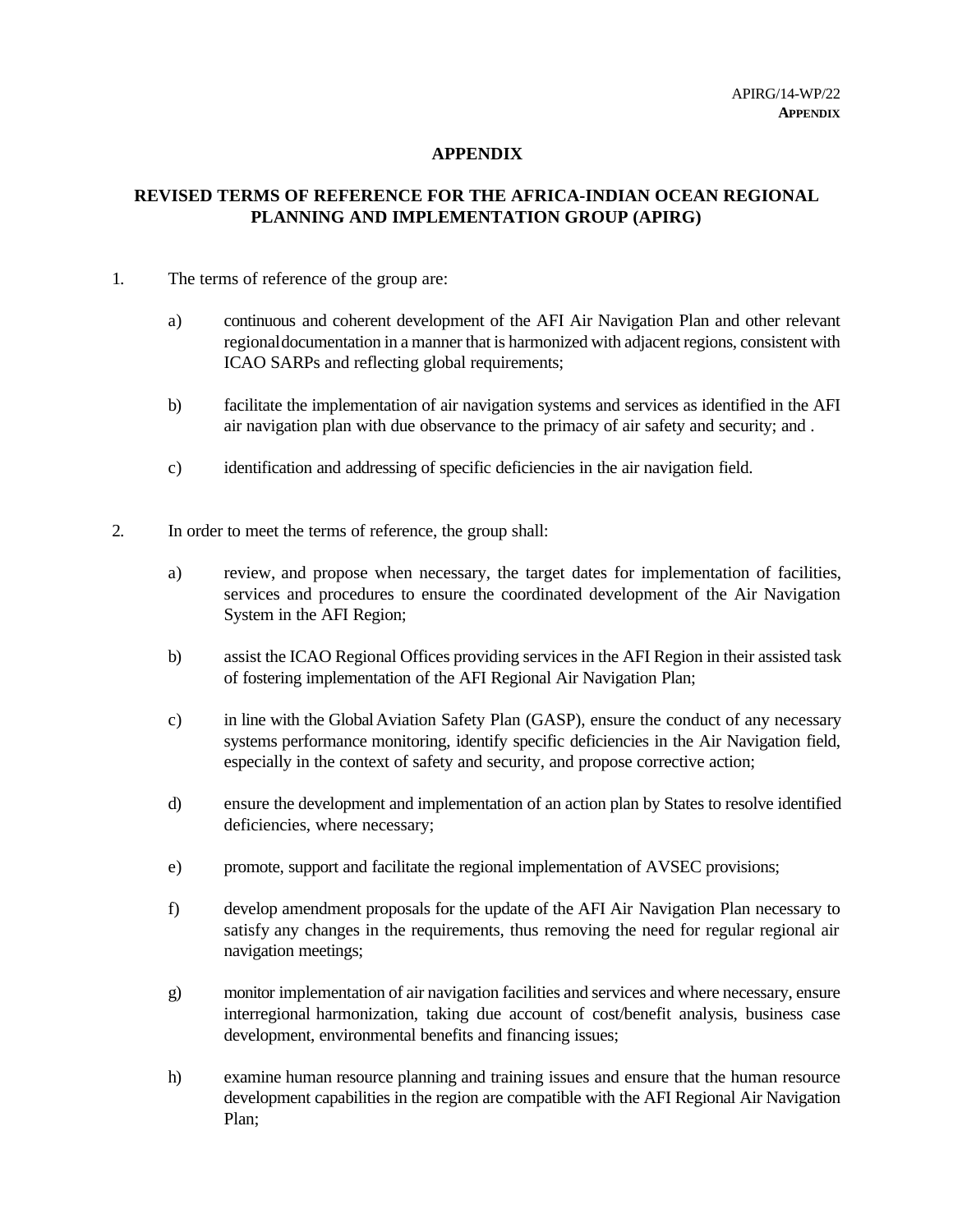- i) review the Statement of Basic Operational Requirements and Planning Criteria and recommend to the Air Navigation Commission such changes to them as may be required in the light of developments;
- j) invite financial institutions, as required, on a consultative basis and at a time it considers appropriate in the planning process to participate in this work;
- k) ensure close cooperation with relevant organizations and State grouping to optimize the use of available expertise and resources; and
- l) conduct the above activities in the most efficient manner possible with a minimum of formality and documentation and call meetings of the APIRG only when the Secretary and the Chairperson, through the Administration Coordination Group (ACG), are convinced that it is necessary to do so.

— — — — — — — —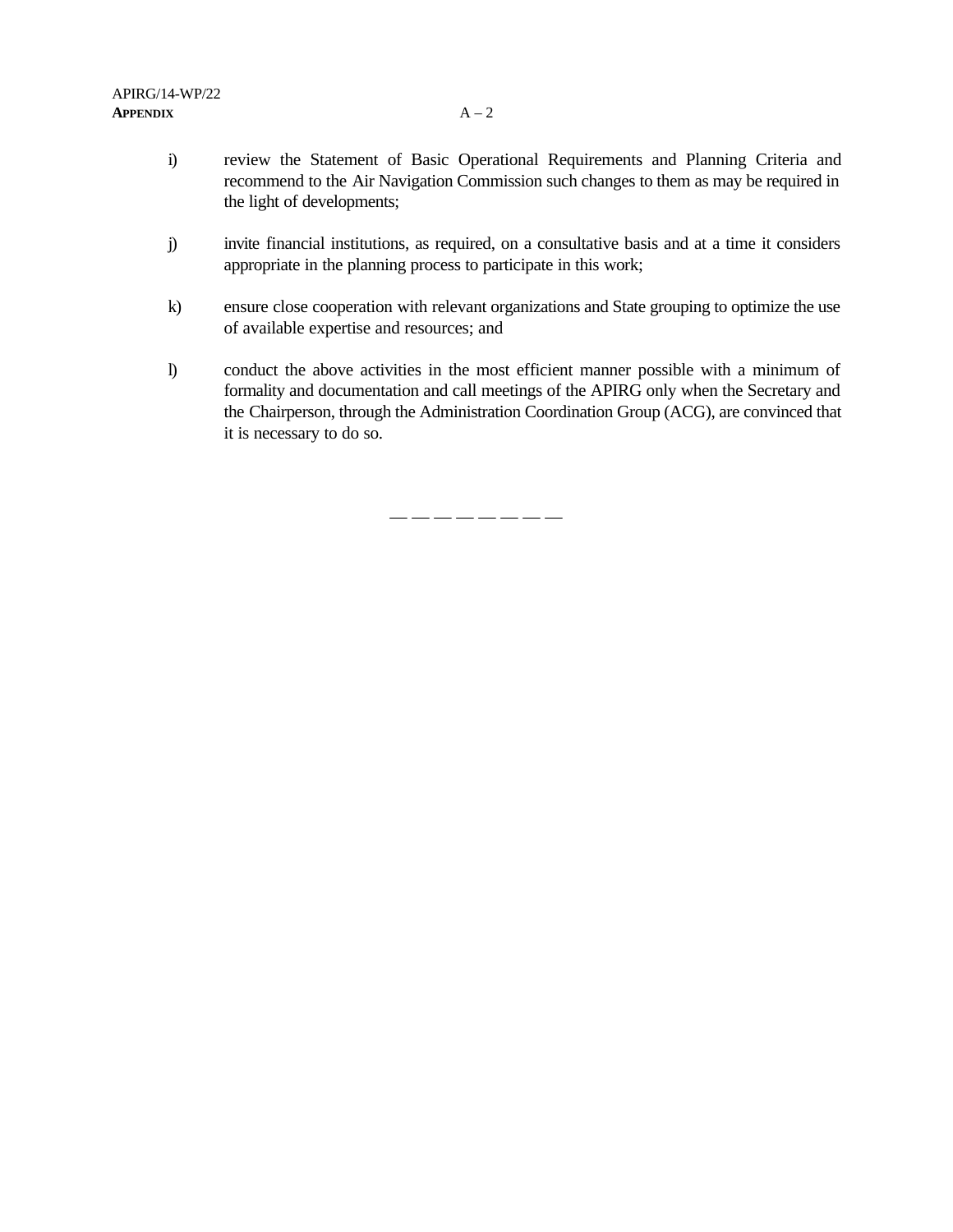## **INDICATION OF AMENDMENTS TO THE TERMS OF REFERENCE OF THE AFRICA-INDIAN OCEAN PLANNING AND IMPLEMENTATION REGIONAL GROUP**

| 1.  | The Terms of Reference of the APIRG                                                                                                                                                                                                                                                                               |
|-----|-------------------------------------------------------------------------------------------------------------------------------------------------------------------------------------------------------------------------------------------------------------------------------------------------------------------|
| 2.1 | The objectives of the Group are to:                                                                                                                                                                                                                                                                               |
|     | ensure the continuous and coherent development of the AFI Regional Plan as a<br>a)<br>whole taking into consideration the effect of such development on the Regional<br>Plans of Air Navigation Plan and other relevant regional documentation in a manner<br>that is harmonized with adjacent regions; and       |
|     | identify specific problems, consistent with ICAO SARPs and reflecting global<br>$\theta$<br>requirements;                                                                                                                                                                                                         |
|     | facilitate the implementation of air navigation systems and services as identified in<br>$\mathbf{b}$<br>the AFI air navigation plan with due observance to the primacy of air safety and<br>security; and .                                                                                                      |
|     | identification and addressing of specific deficiencies in the air navigation field and<br>$\mathbf{c})$<br>propose, in appropriate for, action aimed at solving these problems.                                                                                                                                   |
| 2.2 | In order to meet these objectives the Terms of Reference the Group shall:                                                                                                                                                                                                                                         |
|     | keep under review, and propose when necessary, the target dates for<br>$a)$ —<br>implementation of facilities, services and procedures to ensure the co-ordinated<br>development of the Air Navigation System in the AFI Region;                                                                                  |
|     | assist the ICAO Regional Offices providing services in the AFI Region, in their<br>$b)$ -<br>assignsted task of fostering implementation of the AFI Regional Air Navigation Plan;                                                                                                                                 |
|     | review any shortcomings in the AFI Regional<br>e)<br>in line with the Global Aviation Safety Plan (GASP), ensure the conduct of any<br>$\mathbf{c})$<br>necessary systems performance monitoring, identify specific deficiencies in the Air<br>Navigation System and develop recommendations for remedial action; |
|     | originate and co-ordinate, as necessary, amendments to field, especially in the context<br>$\bigoplus$<br>of safety and security, and propose corrective action;                                                                                                                                                  |
|     | ensure the development and implementation of an action plan by States to resolve<br>d)<br>identified deficiencies, where necessary;                                                                                                                                                                               |
|     | promote, support and facilitate the regional implementation of AVSEC provisions;<br>$\epsilon$                                                                                                                                                                                                                    |
|     | develop amendment proposals for the update of the AFI Air Navigation Plan<br>f                                                                                                                                                                                                                                    |

necessary to satisfy any changes in the requirements, thus removing the need for